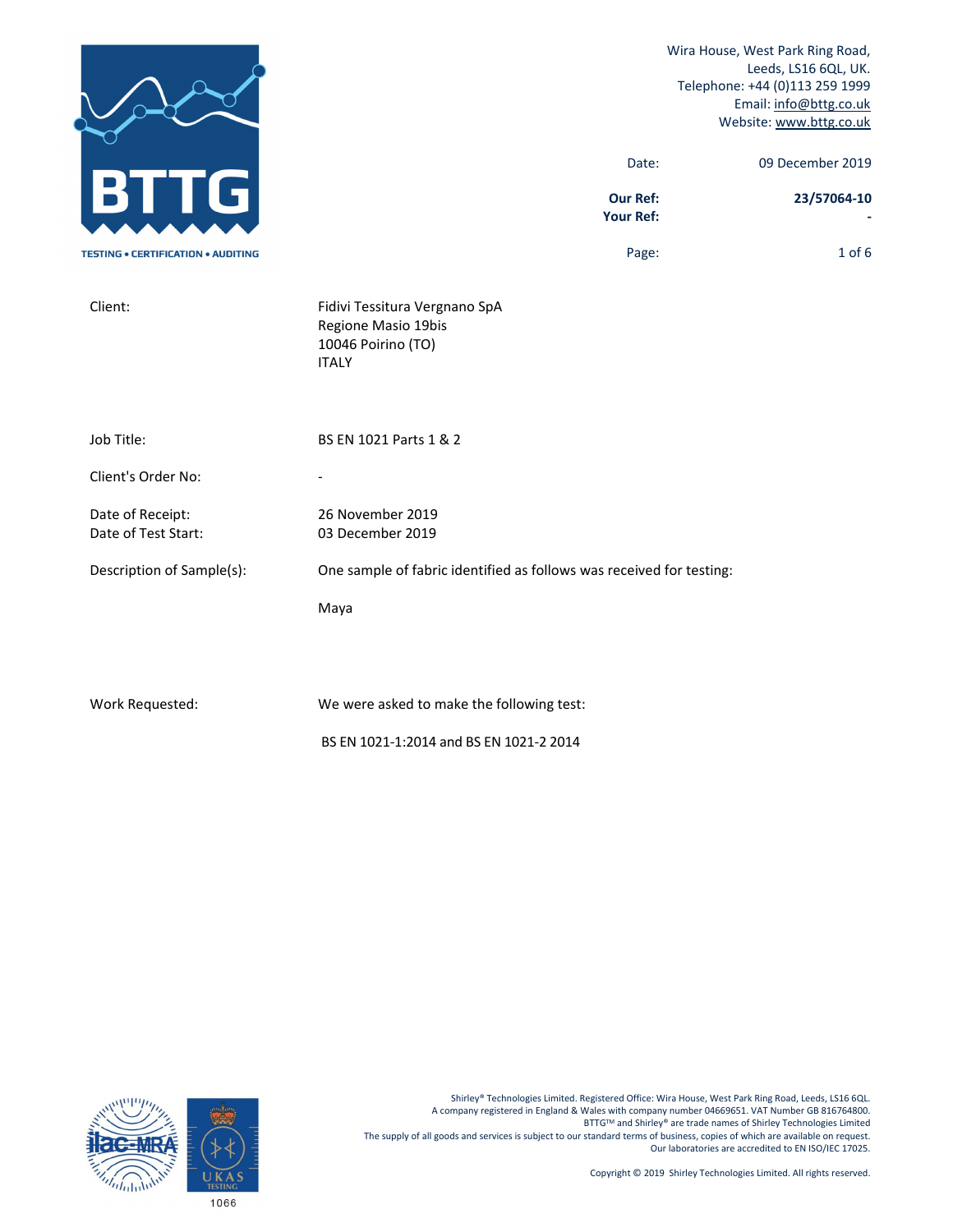

| 09 December 2019 | Date:                               |
|------------------|-------------------------------------|
| 23/57064-10      | <b>Our Ref:</b><br><b>Your Ref:</b> |
| 2 of $6$         | Page:                               |

**Fidivi Tessitura Vergnano SpA**

Sample was identified as follows:

Maya

# **FIRE TESTS ACCORDING TO BS EN 1021‐1:2014 Assessment of the ignitability of upholstered furniture. Part I. Ignition Source 0: Smouldering cigarette**

#### **Pre‐Treatment**

The sample was water‐soaked and dried in accordance with BS EN 1021 Part 1:Annex D.

#### **Conditioning**

The sample was conditioned for at least 16 hours at a temperature of  $23\pm2$ °C and relative humidity of 50 $\pm5$ %.

The sample was tested in a room of volume 25m<sup>3</sup> and 19ºC.

#### **Procedure**

The test was carried out in accordance with BS EN 1021‐1:2014. The sponsor sampled the material and the specimens were cut from the sample received to the dimensions set out in the standard.

The sample was tested over combustion modified polyurethane foam with a density of approximately 36 kg/m<sup>3</sup>.

Tests were made using ignition source 0.

#### **Requirements**

The specimens shall not:‐

## Smouldering Criteria

- a) display escalating combustion requiring active extinction.
- b) smoulder or burn until it is essentially consumed within the test duration.
- c) smoulder or burn to the extremities of the specimen, or through the full thickness, within the duration of the test.
- d) smoulder for more than one hour.
- e) on final examination, show evidence of progressive smouldering.

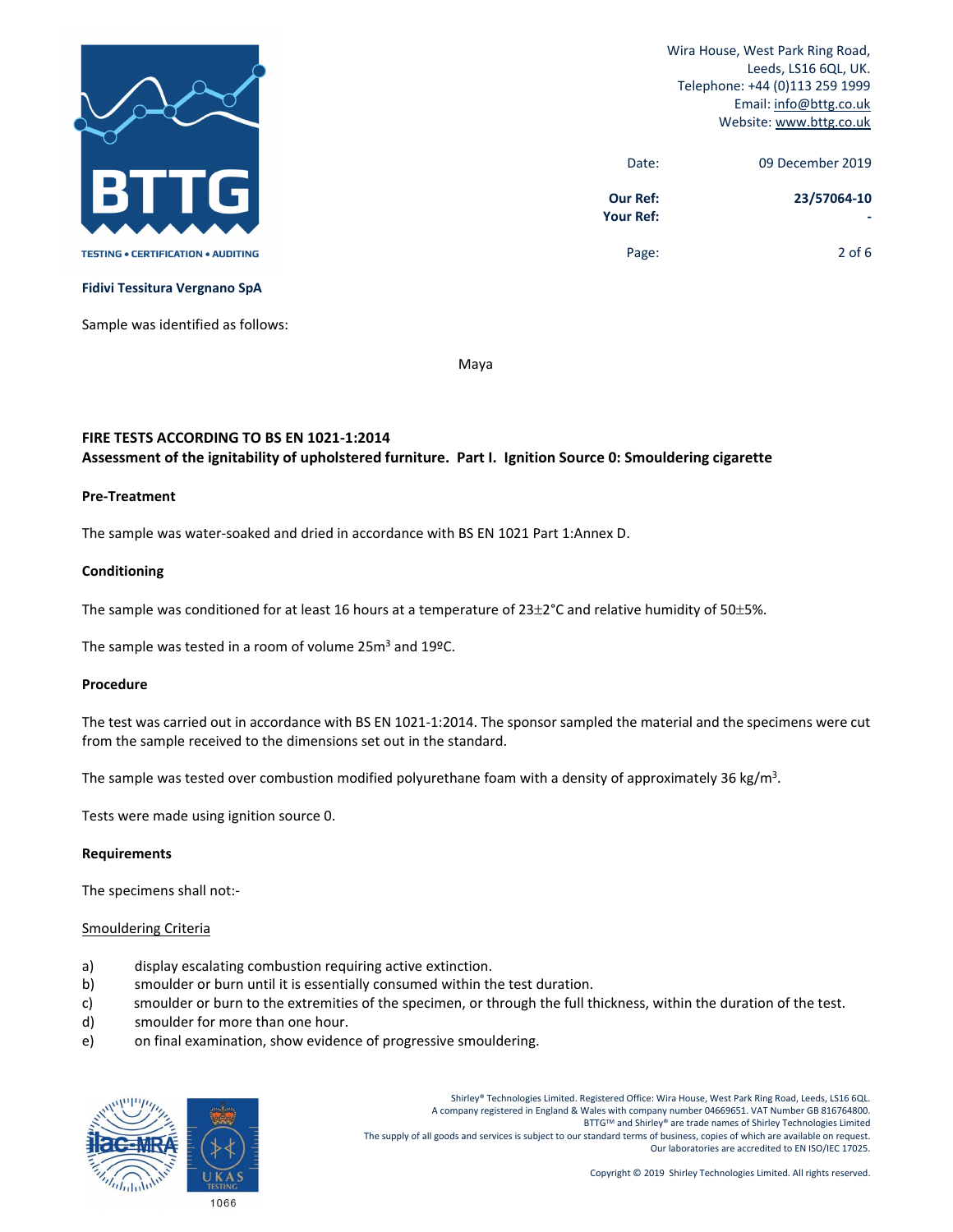

| 09 December 2019 | Date:                               |
|------------------|-------------------------------------|
| 23/57064-10      | <b>Our Ref:</b><br><b>Your Ref:</b> |
| $3$ of 6         | Page:                               |

**Fidivi Tessitura Vergnano SpA**

# **Requirements (continued)**

#### Flaming Criteria

a) show evidence of flaming initiated by a smouldering source.

## **Results**

|                                                              | Cigarette |                |                |                 |  |
|--------------------------------------------------------------|-----------|----------------|----------------|-----------------|--|
|                                                              | 1         | $\overline{2}$ | 3 <sup>1</sup> | <b>Comments</b> |  |
| <b>Smouldering Criteria (Yes/No)</b>                         |           |                |                |                 |  |
| Unsafe escalating combustion                                 | No        | No.            | No.            |                 |  |
| Test assembly consumed                                       | No        | No.            | No.            |                 |  |
| Smoulders to extremities                                     | No        | No.            | No             |                 |  |
| Smoulders through thickness                                  | No        | No             | No             |                 |  |
| Smoulders more than1 hour                                    | No        | No.            | No             |                 |  |
| In final examination, presence of<br>progressive smouldering | No        | No.            | No             |                 |  |
| Ignitability Performance (Yes/No)                            |           |                |                |                 |  |
| Occurrence of flames                                         | No        | No.            | No             |                 |  |
| Ignition / Non Ignition $(1/NI)$                             | ΝI        | ΝI             | ΝI             |                 |  |

<sup>1</sup> Results for cigarette 3, only if applicable.

# **Note**

The test results relate only to the ignitability of the combination of materials under the particular conditions of test; they are not intended as a means of assessing the full potential fire hazard of the materials in use.

## **Comments**

A NI designation indicates that the sample meets the performance requirements of BS EN 1021‐1.

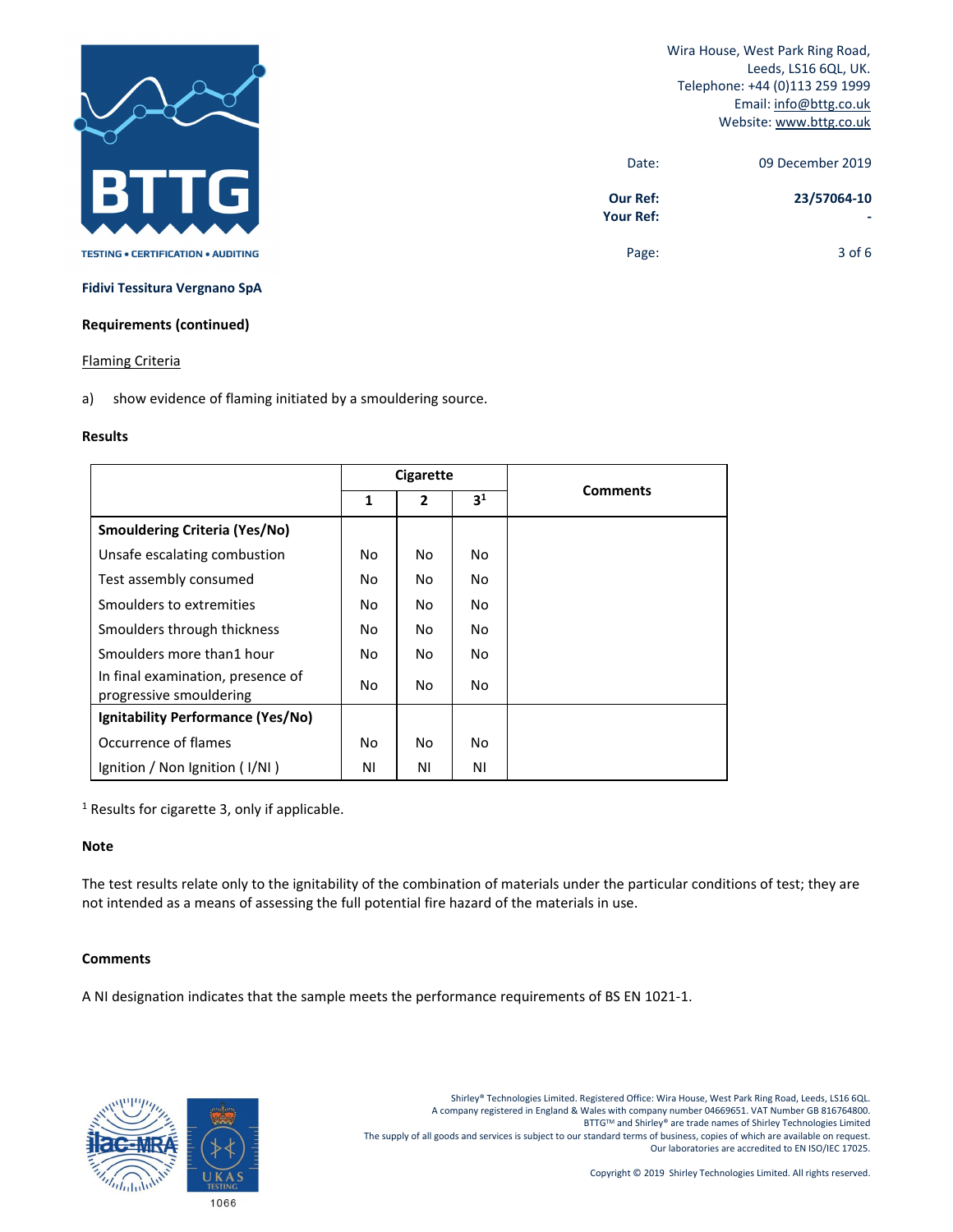

| 09 December 2019 | Date:                               |
|------------------|-------------------------------------|
| 23/57064-10      | <b>Our Ref:</b><br><b>Your Ref:</b> |
| 4 of 6           | Page:                               |

**Fidivi Tessitura Vergnano SpA**

# **FIRE TESTS ACCORDING TO BS EN 1021‐2:2014** Assessment of the ignitability of upholstered furniture. Part 2. Ignition Source 1: Match flame equivalent.

## **Pre‐Treatment**

The sample was water‐soaked and dried in accordance with BS EN 1021 Part 1:Annex D.

## **Conditioning**

The sample was conditioned for at least 16 hours at a temperature of  $23\pm2$ °C and relative humidity of 50 $\pm5$ %.

The sample was tested in a room of volume  $25m^3$  and  $19^{\circ}$ C.

## **Procedure**

The test was carried out in accordance with BS EN 1021‐2:2014. The sponsor sampled the material and the specimens were cut from the sample received to the dimensions set out in the standard.

The sample was tested over combustion modified polyurethane foam with a density of approximately 36 kg/m<sup>3</sup>.

Tests were made using ignition source 1.

## **Requirements**

The specimens shall not:‐

## Smouldering Criteria

- a) display escalating combustion requiring active extinction.
- b) smoulders until it is essentially consumed within the test duration.
- c) smoulder to the extremities of the specimen, or through the full thickness, within the duration of the test.
- d) smoulder for more than one hour.
- e) show evidence of charring, other than discolouration, for more than 100mm in any direction apart from the nearest part of the original position of the source.

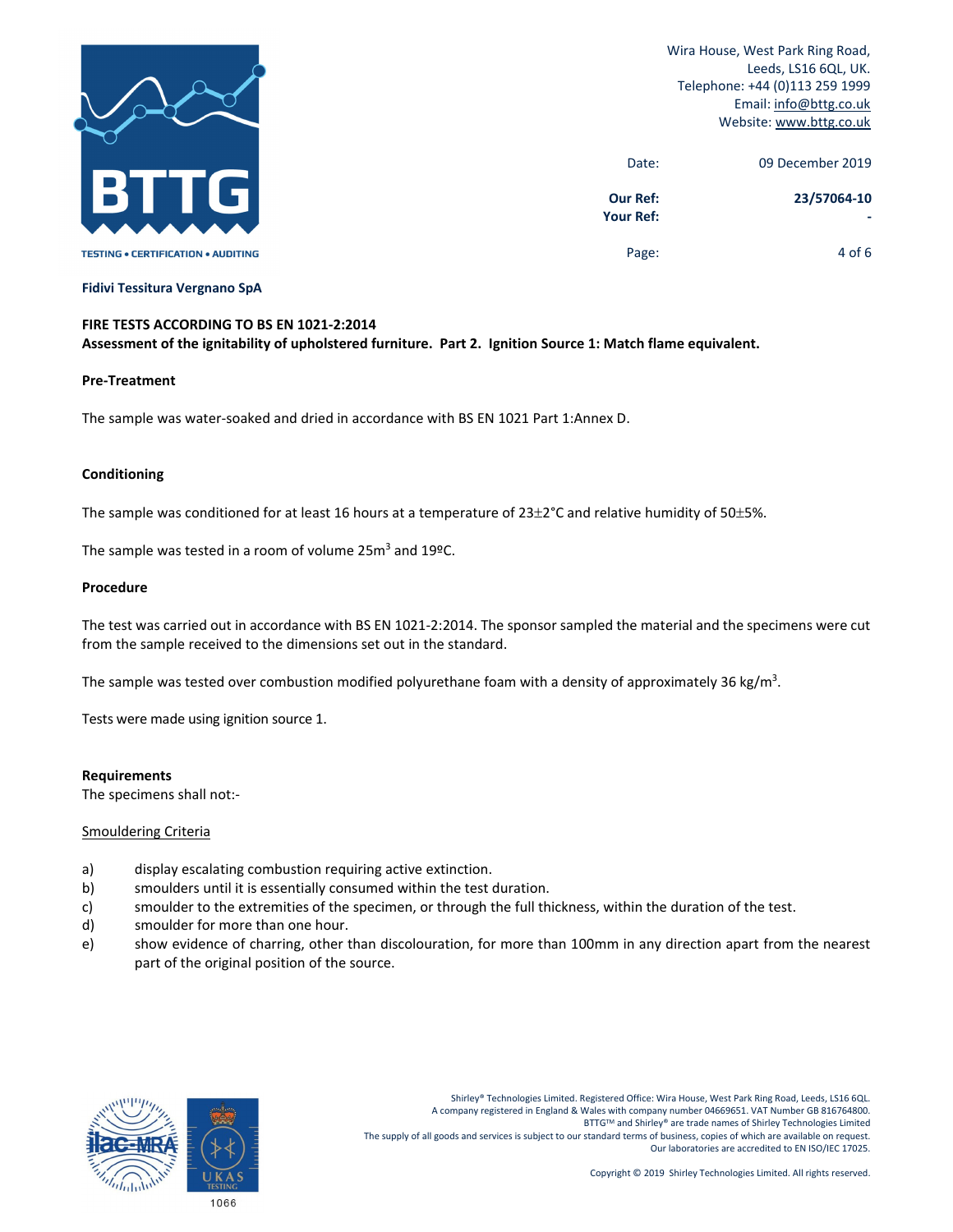

| 09 December 2019 | Date:                               |
|------------------|-------------------------------------|
| 23/57064-10      | <b>Our Ref:</b><br><b>Your Ref:</b> |
| $5$ of 6         | Page:                               |

**Fidivi Tessitura Vergnano SpA**

#### **Requirements (Continued)**

## Flaming Criteria

- a) display escalating combustion requiring active extinction.
- b) burns until it is essentially consumed within the test duration.
- c) burns to the extremities of the specimen, or through the full thickness, within the duration of the test.
- d) exhibit any flaming for more than 120 seconds after removal of the burner tube.

#### **Results**

|                                      | <b>Match Flame</b> |    |                 |  |
|--------------------------------------|--------------------|----|-----------------|--|
|                                      | Equivalent         |    | <b>Comments</b> |  |
|                                      | 1                  | 2  |                 |  |
| <b>Smouldering Criteria (Yes/No)</b> |                    |    |                 |  |
| Unsafe escalating combustion         | No.                | No |                 |  |
| Test assembly consumed               | No.                | No |                 |  |
| Smoulders to extremities             | No                 | No |                 |  |
| Smoulders through thickness          | No                 | No |                 |  |
| Smoulders more than 1 hour           | No                 | No |                 |  |
| In final examination, presence of    | No                 | No |                 |  |
| progressive smouldering              |                    |    |                 |  |
|                                      |                    |    |                 |  |
| Ignitability Performance (Yes/No)    |                    |    |                 |  |
| Unsafe escalating combustion         | No.                | No |                 |  |
| Test assembly consumed               | No                 | No |                 |  |
| Flames to extremities                | No                 | No |                 |  |
| Flames through thickness             | No                 | No |                 |  |
| Flames longer than 120 seconds       | No                 | No |                 |  |
| Ignition / Non Ignition (I/NI)       | ΝI                 | ΝI |                 |  |

#### **Note**

The test results relate only to the ignitability of the combination of materials under the particular conditions of test; they are not intended as a means of assessing the full potential fire hazard of the materials in use.



Shirley® Technologies Limited. Registered Office: Wira House, West Park Ring Road, Leeds, LS16 6QL. A company registered in England & Wales with company number 04669651. VAT Number GB 816764800.<br>BTTG™ and Shirley® are trade names of Shirley Technologies Limited The supply of all goods and services is subject to our standard terms of business, copies of which are available on request. Our laboratories are accredited to EN ISO/IEC 17025.